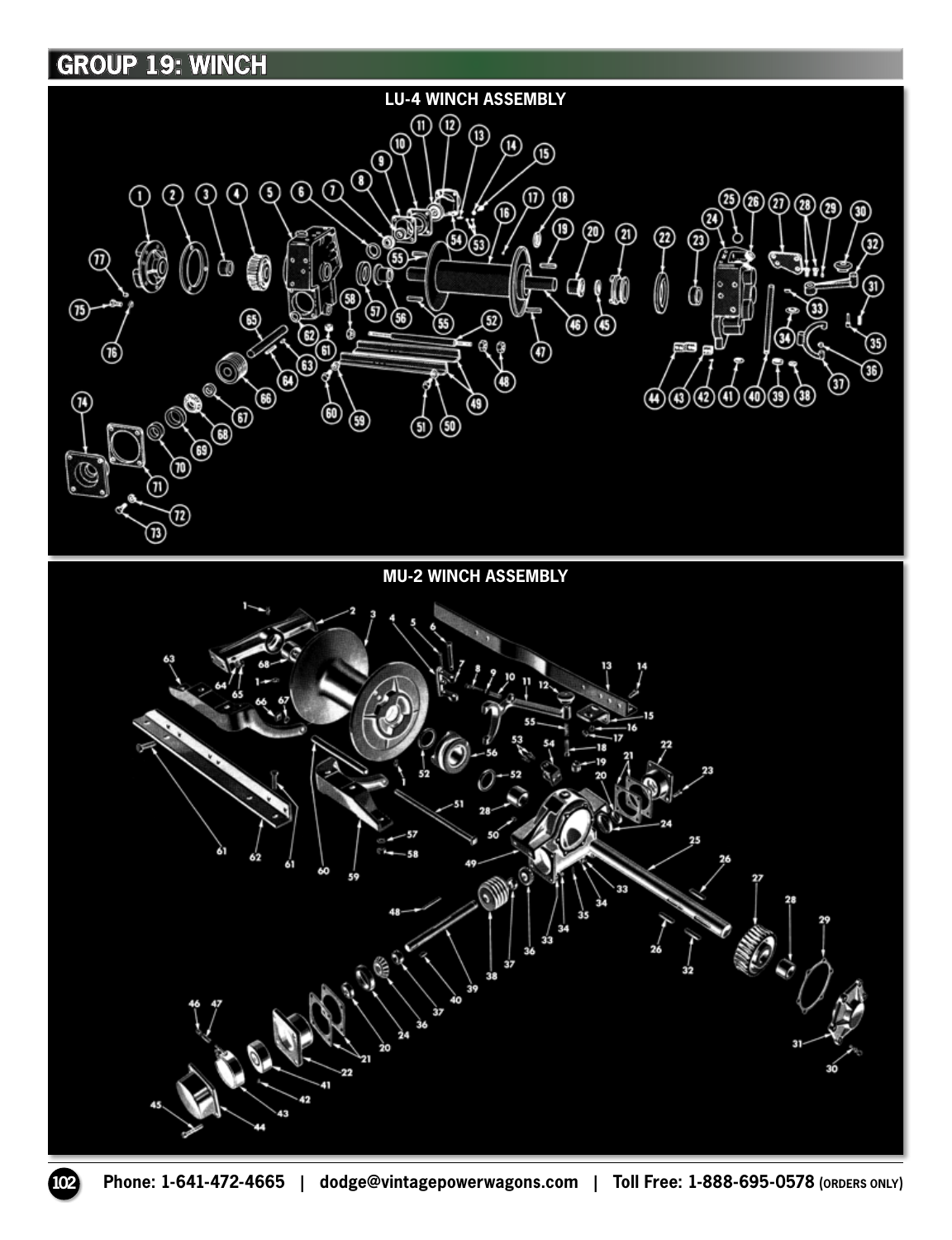# **GROUP 19: WINCH**

### **How Do I Find The Braden Winch Part I Need?**

We carry parts for 4 different winch types. If you know the model of winch, you'll find multiple sections for that winch model on the next 3 catalog pages. If you don't know your winch type, find your vehicle type with its ID letter in the right column of the chart. Match your vehicle's ID letter with the Braden Winch Model # in the left column.

|                                                                                                                                                    | Nev                                                                                                                                                                                                                    |
|----------------------------------------------------------------------------------------------------------------------------------------------------|------------------------------------------------------------------------------------------------------------------------------------------------------------------------------------------------------------------------|
| <b>Braden Winch Model #</b>                                                                                                                        | <b>Vehicle Types:</b><br>Dru                                                                                                                                                                                           |
| <b>MU</b>                                                                                                                                          | <b>A.</b> 1941-42 WC 1/2 ton 4x4 Military                                                                                                                                                                              |
| $MU-2$                                                                                                                                             | <b>B.</b> 1942-45 WC $\frac{3}{4}$ ton 4x4 Military<br>Nev<br><b>C.</b> 1943-45 WC 1 $\frac{1}{2}$ ton 6x6 Military<br>Ban<br>D. 1945-71 1 ton 4x4 Civilian Power<br>Wagon (flat fender only)                          |
| $LU-4$                                                                                                                                             | E. 1951-68 M-37, M-37B1 & (variants)<br>3⁄4 ton 4x4 Military<br>F. 1951-68 Canadian M-37, M-37B1 &<br>(variants) 3/4 ton 4x4 Military<br><b>J.</b> 1967-69 Kaiser Jeep M715, M725<br>1 1/ <sub>4</sub> ton 4x4<br>[ORI |
| $LU-2$                                                                                                                                             | <b>G.</b> 1957-71 W100 1/2 ton 4x4 or W200<br>Nev<br>3/ <sub>4</sub> ton 4x4<br>Bra<br>H. 1958-74 W300 1 ton 4x4                                                                                                       |
| <b>All Winch Models</b>                                                                                                                            | <b>New Winch Sliding Clutch</b>                                                                                                                                                                                        |
| <b>New Winch</b><br><b>Hook &amp; Chain</b><br><b>Assembly</b>                                                                                     | [ORD #7374952]<br>[Braden #MU-141/M2-141]<br>Vehicle Type: ALL<br>Part #CC1273610, CC926759 \$125                                                                                                                      |
| Slightly different from<br>original (pin style hook)<br>Vehicle Type: ALL<br>Part #CC930382-HC \$189<br>New Cable 150' length<br>7/16" Winch Cable | <b>New Winch Bearing</b><br><b>Retainer Seal</b><br>[Braden #MU-149A/LU4-149A]<br>[ORD #7374957]<br>Vehicle Types: ALL<br>New<br>(2) required Part #CC926741,<br>CC1273620 \$15 ea                                     |
| Vehicle Type: ALL<br>Replaces CC1790163,<br>CC1269419<br>Part #CC915852-C<br>\$375                                                                 | <b>New Aluminum Winch</b><br><b>Bearing Retainer</b><br>New<br>[Braden #LU4-149]<br>Vehicle Type:E,F,G,H,J                                                                                                             |
| <b>New Winch Cable</b><br><b>Clevis</b> [ORD #7071880]<br>Attaches easily to end of<br>cable to install chain and                                  | Replaces Steel Retainer CC926746<br>[Brad<br>#MU-149 for Vehicle Type: A,B,C,D<br>Part #CC1273598 \$149                                                                                                                |
| hook assembly<br>Vehicle Type: ALL<br>Part #7071800N \$99                                                                                          | <b>New Winch</b><br><b>Bearing Retainer</b><br>Gasket                                                                                                                                                                  |
| New Winch Cable Clamp Set<br>(3) extra heavy duty clamps with<br>thimble, clamps chain<br>assembly to cable<br>Vehicle Type: ALL                   | · 1/64" thick [Braden #MU-148G]<br>Vehicle types: ALL<br><b>Nev</b><br>Part #CC1392473 <b>\$2</b><br>• 1/32" thick [Braden # MU-149G]<br>[ORD #5249623] Vehicle types: ALL<br>Part #CC926747 \$2                       |
| Part #WCCS01<br>Call for Availability \$35/Set                                                                                                     | NOS<br><b>NOS Winch Safety Brake</b><br>Cov<br><b>Band w/Lining</b>                                                                                                                                                    |
| <b>NOS Winch Cable Drum</b>                                                                                                                        | [ORD #7351201]                                                                                                                                                                                                         |
|                                                                                                                                                    |                                                                                                                                                                                                                        |



**WM300 with 251 engine only** Vehicle type: **D 1961-71** Part #CC926782-WM **\$45**

**Phone: 1-641-472-4665 | dodge@vintagepowerwagons.com | Toll Free: 1-888-695-0578 (ORDERS ONLY) 103** 

Vehicle Types: **ALL**

Part #CC926760, CC926761 **\$69**

[Braden #MU-139] Vehicle Type: **ALL** Part #CC926773 **\$33** 

**Retaining Ring** [ORD #7412456]

Vehicle type: **ALL** Part #CC926739 **\$22**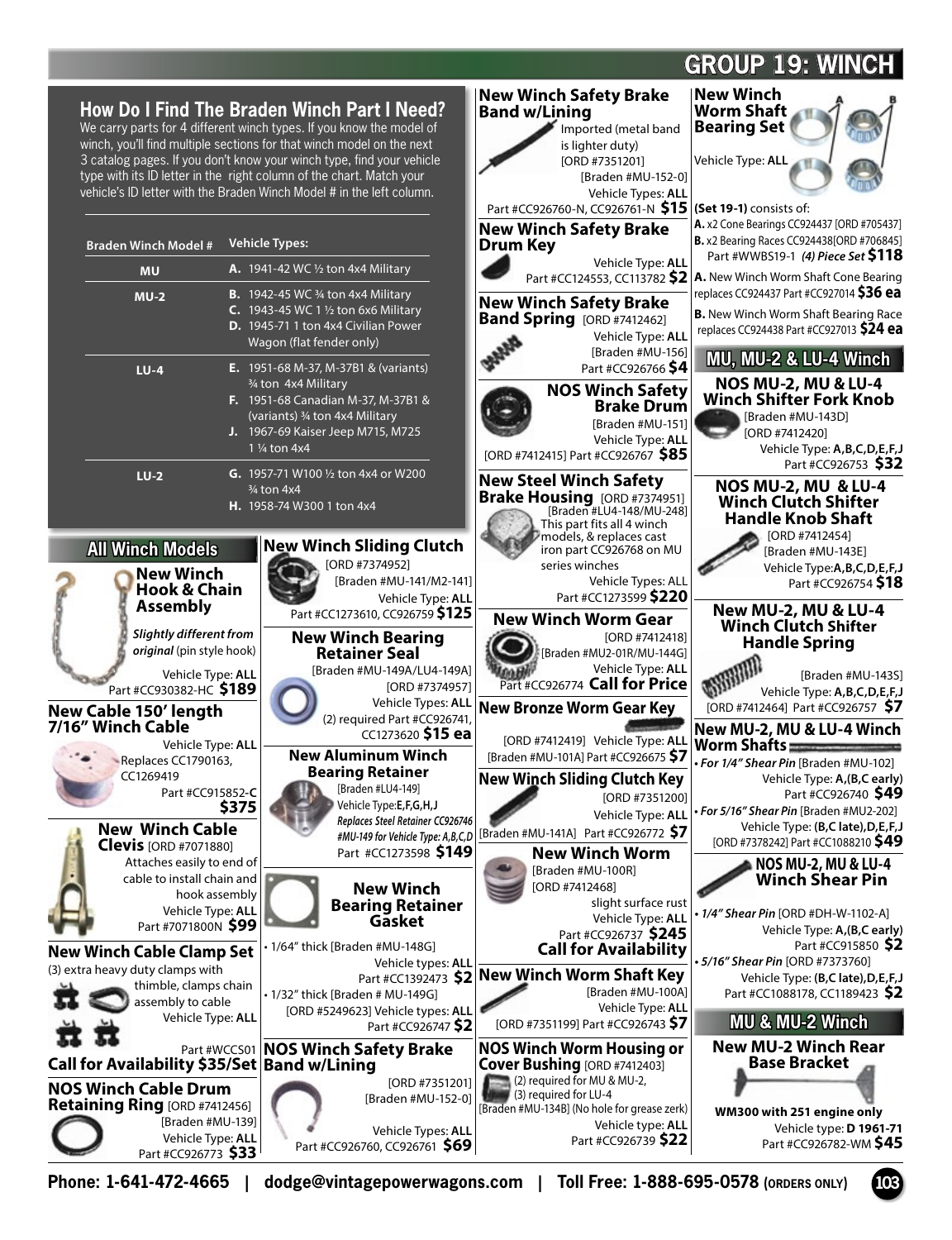# **GROUP 19: WINCH**